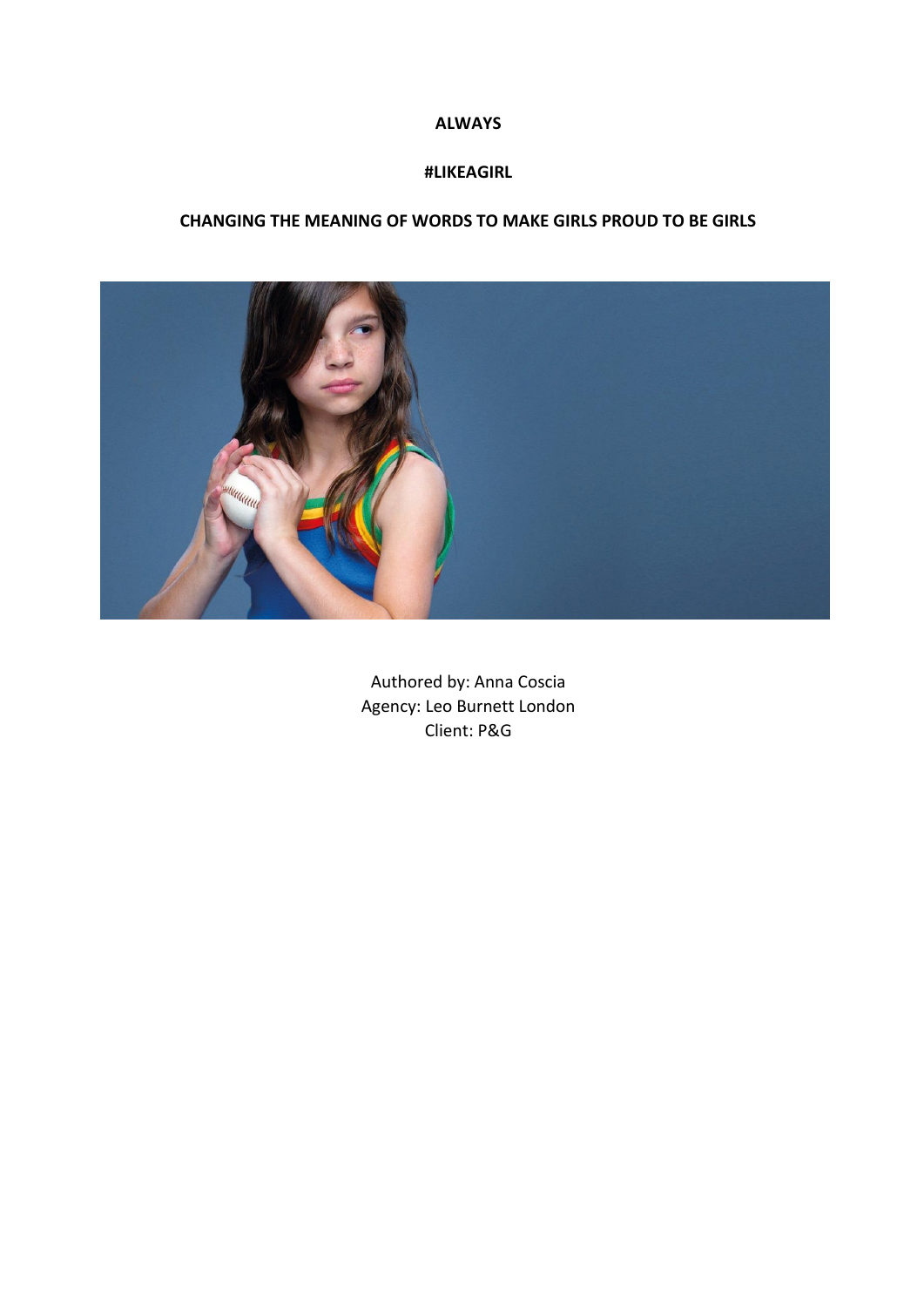# *'Nobody will ever share anything that has the Always logo on it'*

Who would want to be associated with periods?

A great idea proved that you can make a feminine hygiene brand more popular. But it surely was no easy task.

Sanitary pads are a low involvement/high sensitivity category. Women claim not to care about periods yet they care immensely about how they are portrayed and take any message very personally.

Communication has also traditionally been very functional, as performance is key: after all, if a product lets you down the consequences can be quite unpleasant. Hence brands have historically fought over product superiority, using demos and showing women doing exceptional and often silly things during their period, to prove how 'liberating' a good pad can be. It soon became quite clichéd.

Yet this worked well for Always for quite some time, especially thanks to the great performance of its products, and the brand became globally recognised and used by over 227 million women.

More recently, though, research showed that women were getting tired of, and even annoyed by, stereotypical feminine care advertising.

Competitors started to engage young women at a more emotional level and to connect with them on social media. Their products also improved and functional differentiation between brands narrowed.

The result is that Always lost relevance with the 16 to 24 age group. This was a big issue in a category where, research shows, women tend to stay very loyal once they find a brand they like.

As Always' most loyal user base was aging and would eventually leave the category at menopause, the brand needed to secure its young consumer base to keep the business healthy in the long term.

Driving affinity and connecting with people at a higher level and in a different way was key. Product communication would not do. Always had to stand for something more than just protection, show that it had a heart and that it truly cared about women.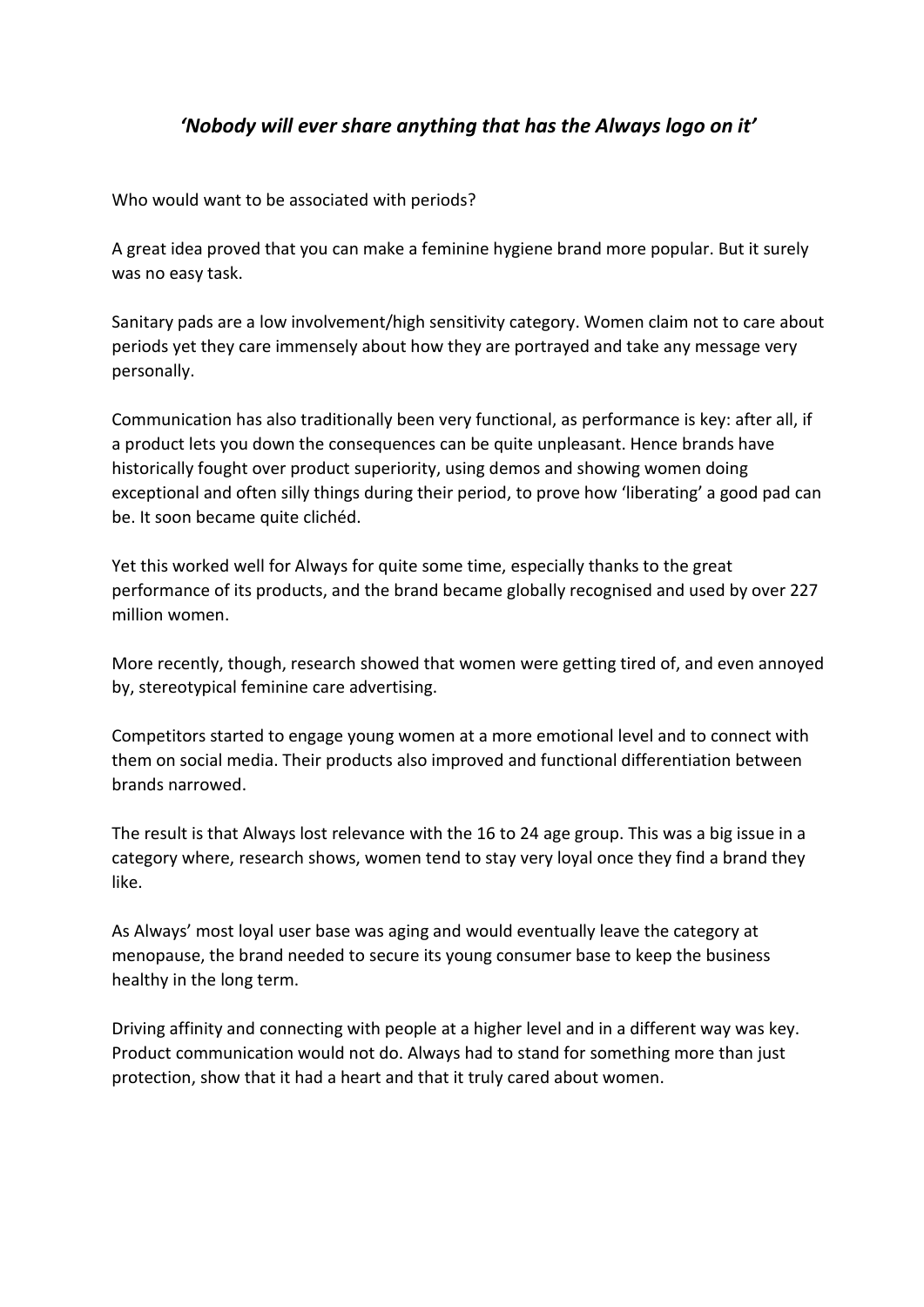### **Moving away from product confidence**

Confidence is at the core of the Always brand equity, and it was, therefore, our starting point.

The way we had communicated it historically was always very functional. We promised women to fix a physical problem so that they could be more confident during their period. It all started with the product, and confidence in the product would lead to self-confidence.

Yet this logic was exactly what women were starting to reject.

Confidence was indeed an issue for them, and one they were increasingly sensitive about; it affected their lives way beyond their period. But it was not an issue a pad could solve.

If we were to stay within this territory, and be more relevant, we had to move from a rational proposition to a much more emotional one.

We also had to find a distinctive angle, as most female brands promised confidence and many were already fighting for 'female empowerment'.

#### **Puberty and the drop in confidence**

As we started to look at confidence throughout a woman's life, we soon realised that puberty is undoubtedly the most vulnerable phase.

Puberty is also the time when girls first come into contact with the pads category and the brand, and when periods have the most dramatic impact on their lives.

This made it the perfect territory for Always.

The more we read about puberty the more it became clear it was not just a 'vulnerable phase'. It was actually a time affected by a real confidence crisis.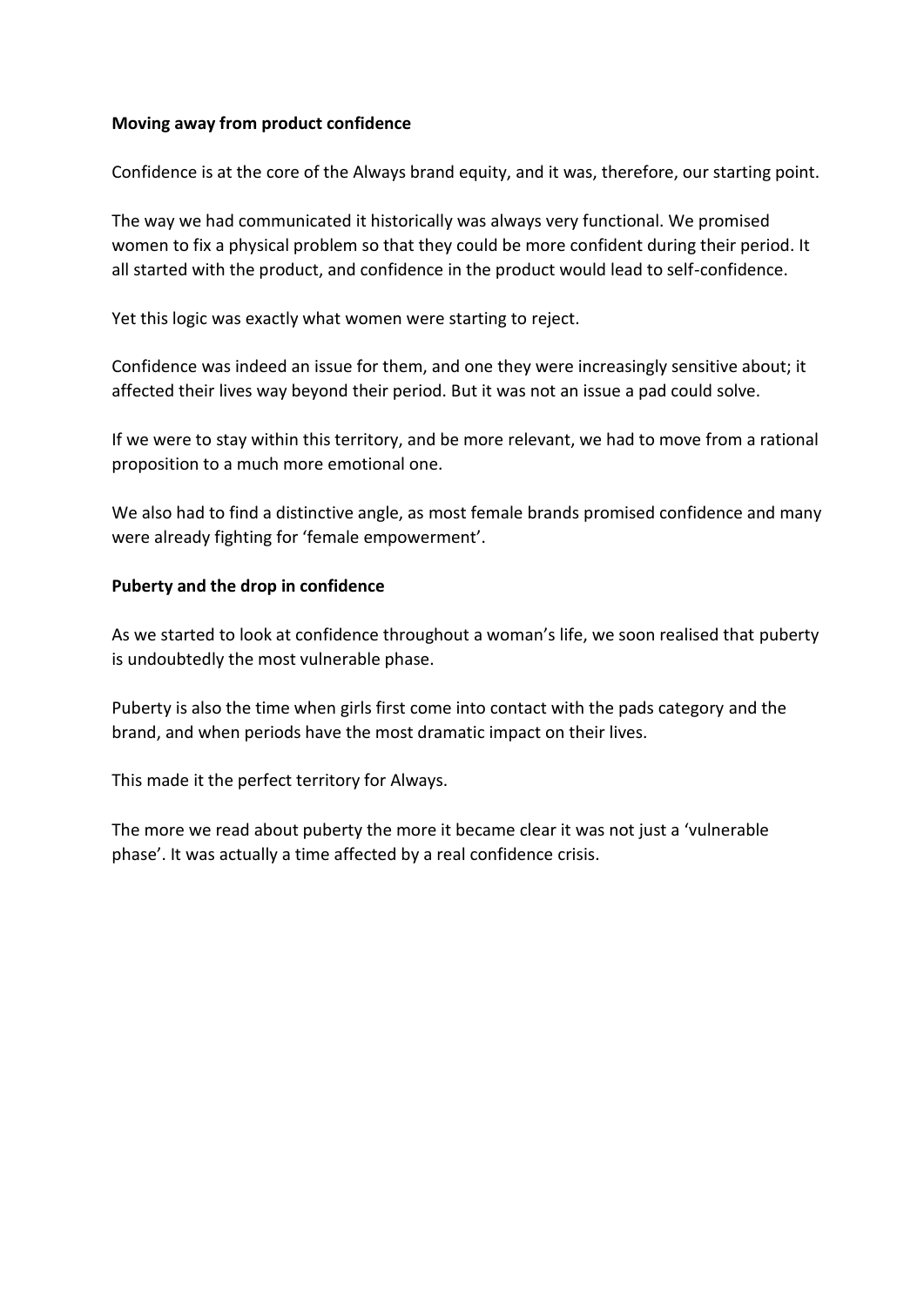

The graph below shows just how big a crisis it is:

Self-esteem drops for both boys and girls during puberty, but the drop is twice as big for girls. Later in life men's self-esteem rises higher than it was pre-puberty. The same is not true for women, who never regain the pre-puberty level of self-esteem.

Understanding why this happens was key. If we could even reduce the drop a bit, we would allow girls to start the 'journey into womanhood' from a better place.

Our target audience had just left puberty, but we were sure they would embrace our cause wholeheartedly if made aware of how big a set-back this time is for women.

*Source: 'Global Self-Esteem Across the Life Span' Study, American Psychological Association, Inc., 2002 , Vol 17, No. 3, 423 – 434*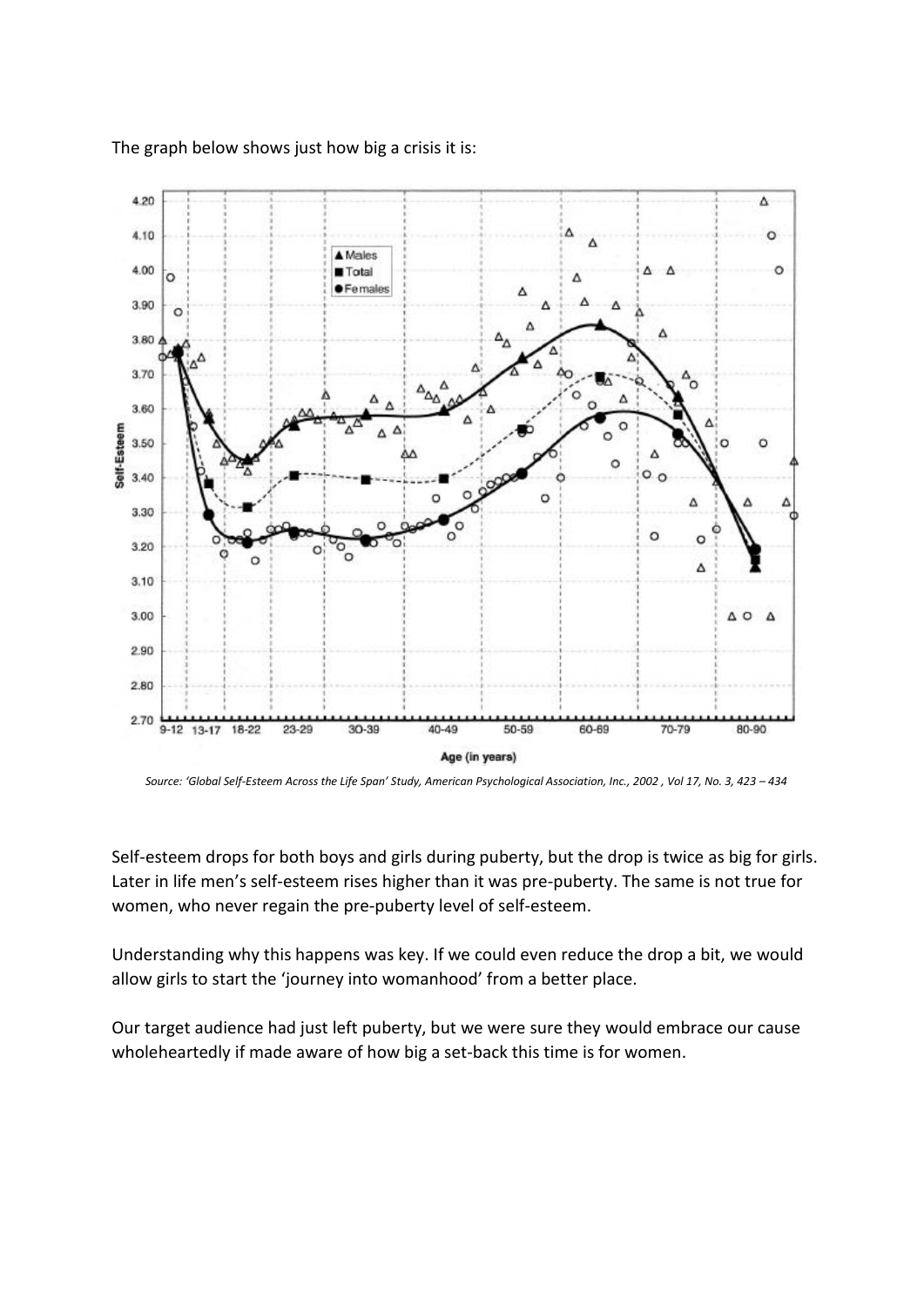### **Finding an enemy**

We dug deeper into the causes of the drop in confidence, learning everything possible about the physical and physiological changes girls go through.

We could not change any of that.

Yet, we realised that there are also many external cultural factors that impact a girl's confidence during puberty, as this is the time when she learns what it means to be a girl, and young womanhood comes to be defined by a set of rules, like beauty and submissiveness.

**Here we found the perfect enemy: the gender stereotypes that put pressure on girls and define how they should think and behave. It is during puberty, in fact, that for the first time girls feel the pressure to act in ways that are inconsistent with their actual thoughts and feelings, as they begin to learn about traditional gender roles and pick up on everyday sexism perpetuated within society.**

Society constantly dwells on the differences between genders, sending out the message that leadership, power and strength are for men, not for women. And that boys should be raised not to be a girl, as if being female was 'not good enough'.

These stereotypes inevitably crystallise into girls' self-perceptions and affect their behaviours.

We could help change that.

But simply raising awareness about the confidence drop and its causes would not be enough. We needed to create cultural change.

#### **The idea and the creative work**

Our creative insight was that gender stereotypes are so ingrained in our culture, they are even part of our language. The expression 'like a girl', in fact, tends to be used, in every language, as an insult to tease somebody who is weak, over-emotional or useless.

Changing the negative meaning of a sexist expression was a powerful idea.

It may seem like an insignificant thing. But at a moment when identities are already very fragile, words can have a devastating effect.

To demonstrate this, we created a social experiment, holding a fake casting call with young women and men, boys and young girls. They were all asked to do things 'like a girl', for example to run or fight like a girl. The results, captured on camera, were astonishing and proved our point better than we could have ever expected.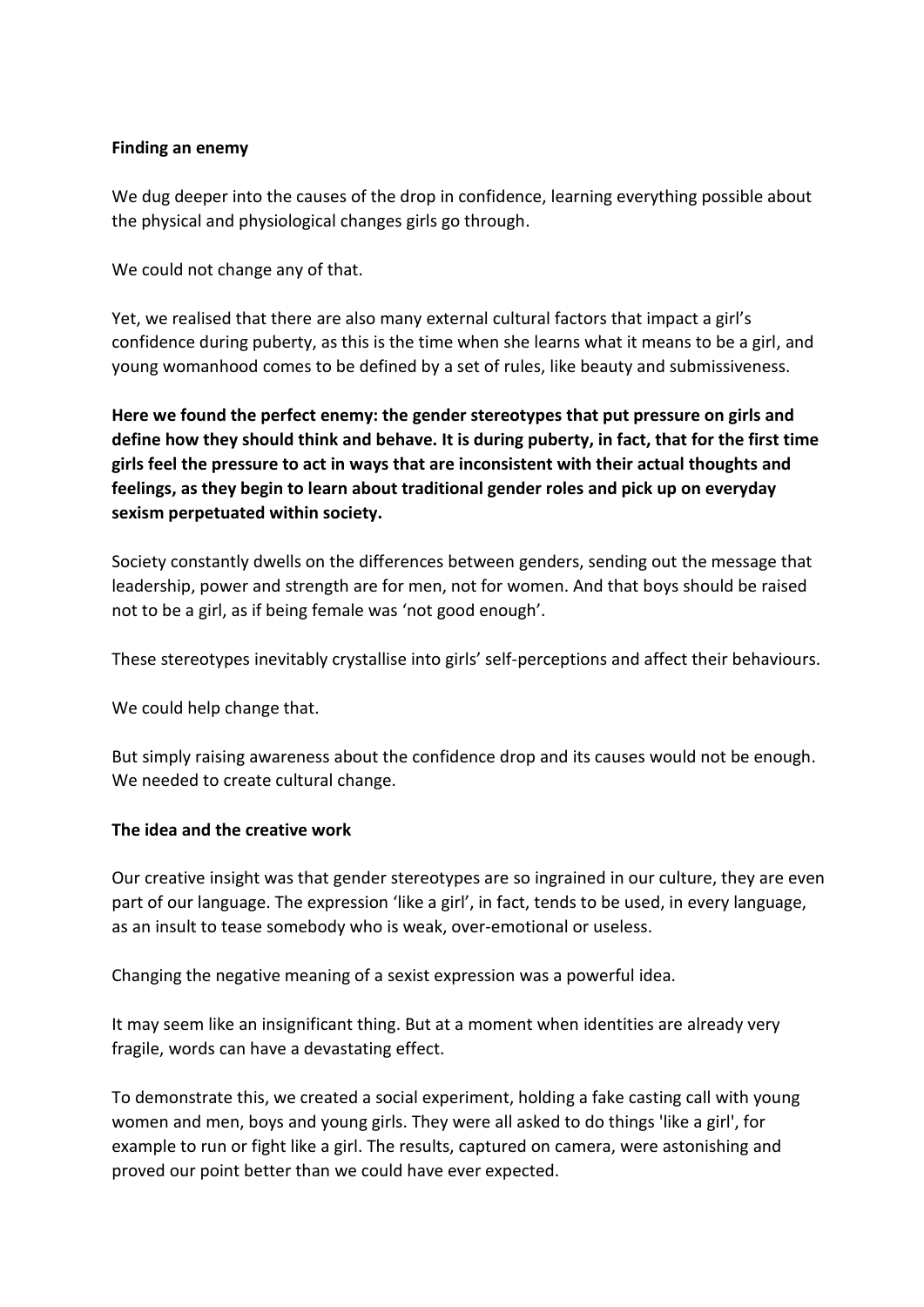Women, boys and men all behaved in a silly and self-deprecating way, acting out the insulting stereotype. But when the prepubescent girls were asked the same questions they reacted completely differently. They ran and fought and hit as hard as they could, with confidence, pride and incredible self-belief. They had clearly not been influenced yet by the 'rules' that define womanhood and were simply being themselves. For them, doing something 'like a girl' meant doing it as best as they could.

The video, shot by the award winning filmmaker Lauren Greenfield, was carefully put together in order to take viewers on an emotional journey. You go from laughter, to surprise, to anger, as you realise how language can affect the way girls perceive themselves. You end in tears, when the older girls realise that they have been sucked into a cultural cliché and they are given the chance to do it all again, this time just being themselves.



Screenshots from the video

#### **Getting #LikeAGirl out in the world**

We had a powerful insight that resonated universally, and one piece of content able to bring the whole story to life. Hence we decided to focus solely on the video, and maximize views and reach.

As we wanted to affect culture, we harnessed the power of social media. We chose YouTube, or similar channels in countries where YouTube didn't exist, as the main vehicle, given its ability to drive mass awareness. The video ran as a pre-roll, accompanied by paid Facebook and Twitter posts, paid reach and influencer outreach.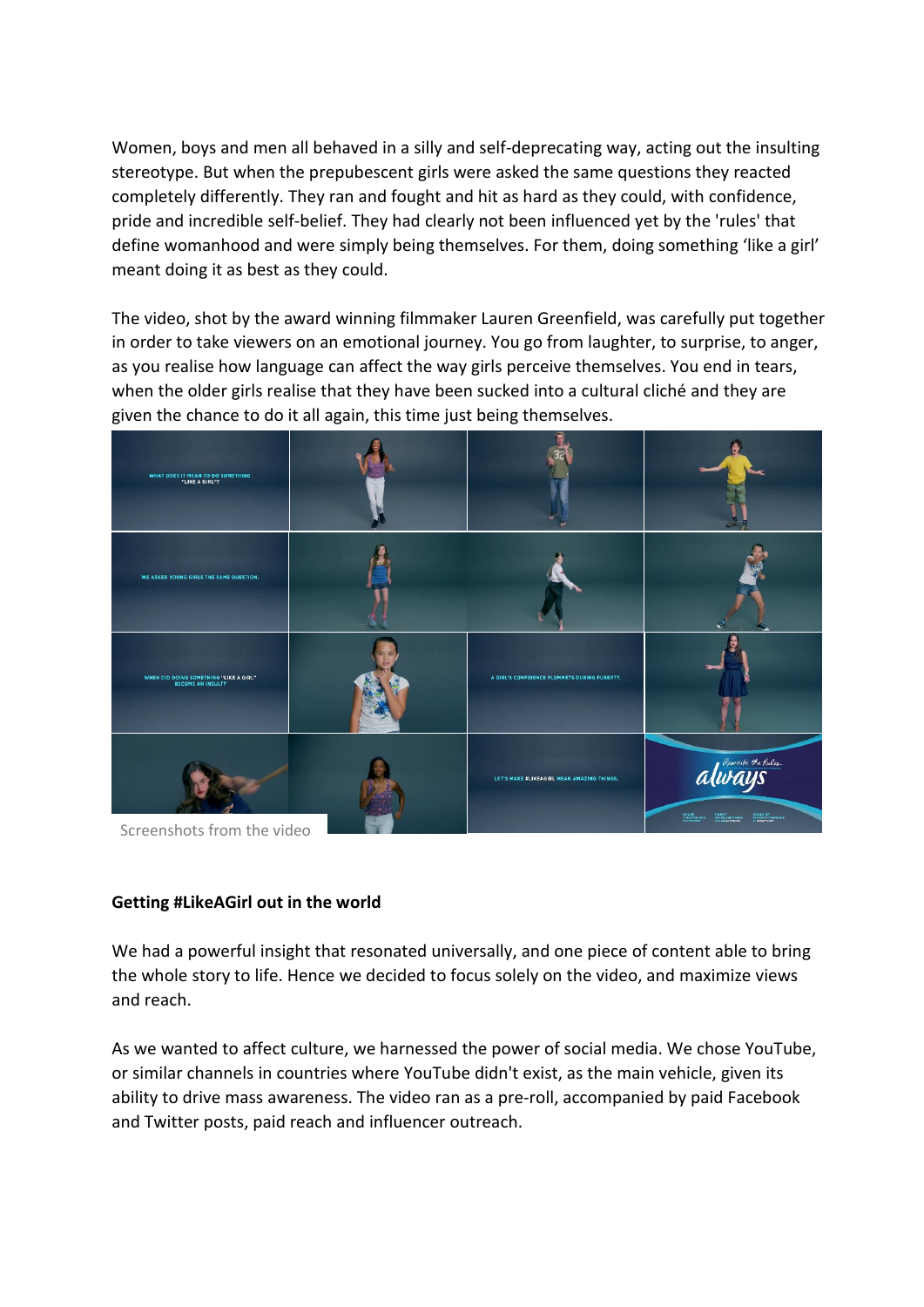To drive engagement and participation, we leveraged the hashtag #LikeAGirl, which appears at the end of the video, as a call to action, and asked women to tweet all the amazing things they do '#LikeAGirl'.

A team was set up to respond in real-time throughout the launch. This created a community of people, inspired by a common cause.

A #LikeAGirl page, hosted on Always.com, was also created to serve as a campaign hub and give women the opportunity to engage in conversations around the topic.

Furthermore, the overall campaign included PR/ER activation through e-influencers and top media.

Finally, a 60 seconds version of the video was aired during the 2015 Super Bowl.

## **Results beyond our wildest expectations**

We drove popularity of the brand

- 76 million views globally after 3 months (objective was 10 million); most viewed video in P&G's history; #2 most viral video globally<sup>1</sup>.
- 53% of reach amongst women 13-34 y.o. in the US
- Top of mind awareness increased 6 pts (77% to 83%) amongst rep and +9 pts (49% to 58%) amongst our target<sup>2</sup> in the US<sup>3</sup>
- +1,100 media placements; 4.4 billion global impressions earned in just 3 months
- 177,000 #LikeAGirl tweets in the first 3 months, including many celebrities
- Always Twitter followers tripled in the first 3 months
- Over 1 million shares by Day 28.
- Always YouTube Channel subscribers grew 4,339%!
- Engagement rate on Facebook was over 2x the target, at 2.25%
- 35,000 people commented on the #LikeAGirl program in the first three months
- 4,500 pieces of user-generated content was created in response to the CTA in first three months*.*
- Ranked most popular digital campaign of the Super Bowl<sup>4</sup>.

**<sup>.</sup>** *<sup>1</sup> AdAge Viral Chart July '14*

*<sup>2</sup> 16 to 24 y.o.*

*<sup>3</sup> US Brand Health Tracker July vs. June, across market activities with #LAG as most prominent*

*<sup>4</sup> Adobe Marketing Cloud (based on an analysis of mentions on a variety of social networks and Internet platforms)*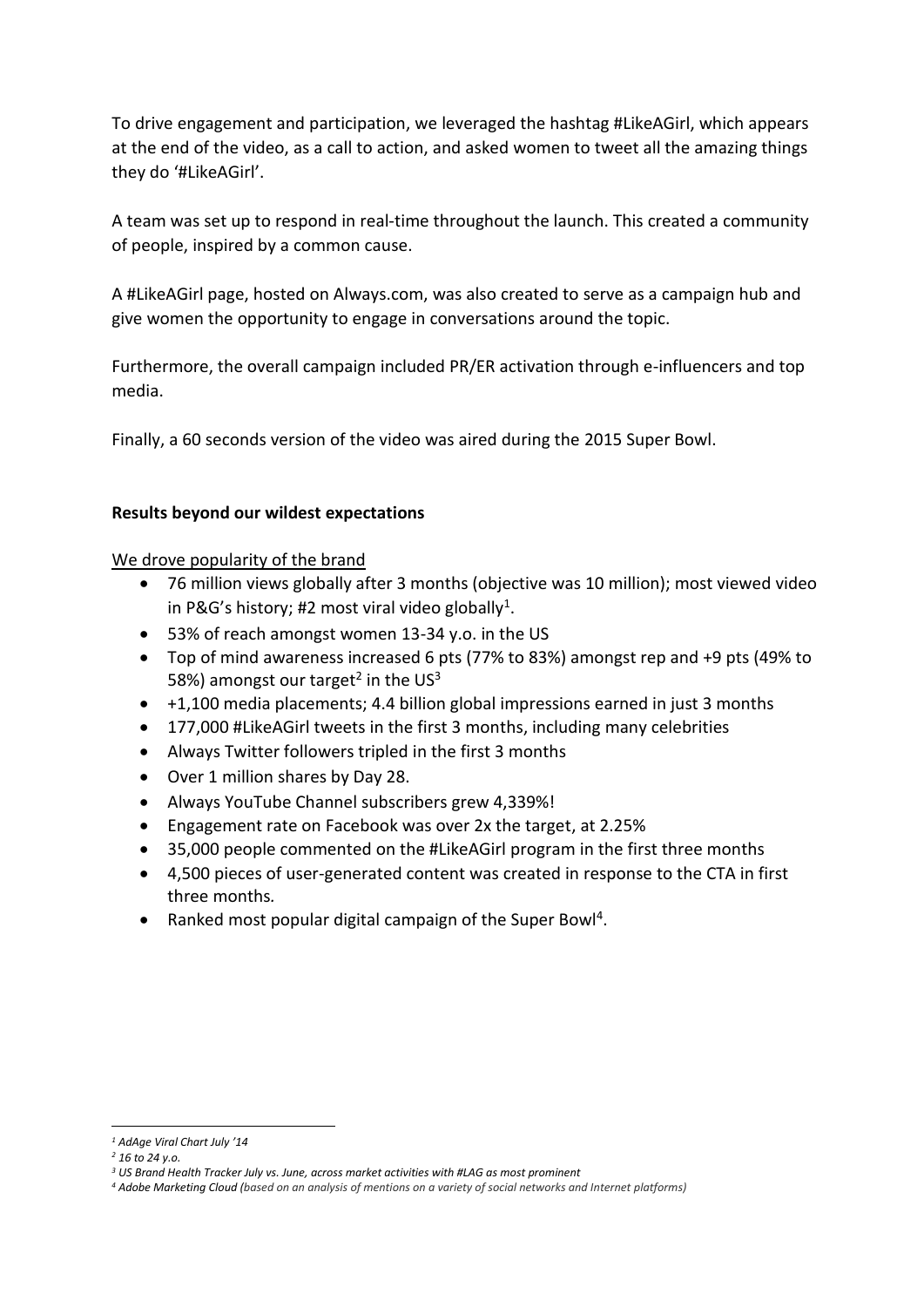

M. Elizabeth Evans @dirtyfilthyME · Jul 9 I can't believe I'm tweeting a maxi-pad commercial, But alas "@Always: Tell us what amazing things YOU do #LikeAGirl. amp.twimg.com/v/3a0bc473-df8..."



Mary J @itsamarython · Jun 26 I think I'm crying over maxi pads right now. MT @mashable: on.mash.to/1jS5NPt pic.twitter.com/wVp9a61vLO #likeagirl

View photo

← Reply t7 Retweet \* Favorite ••• More



Sara Sakowitz @SaraSakowitz · Jul 3 I know this is an @Always campaign, but I think this needed to be said. It's time to "rewrite the rules." #LikeAGirl on.mash.to/1iAKuap 4. Reply 13 Retweet \* Favorite \*\*\* More Expand

We drove relevance and an emotional connection to Always, and improved equity scores.

- Positive sentiment for #LikeAGirl reached 96% in just 3 months<sup>5</sup> (objective was 70%) with mentions of general praise and love for the message and the brand
- Emotional connection amongst rep US increased by 3.3 points (from 38% to 41%)<sup>6</sup>.
- Always Pads Equity increased from 38.1 to 41.4 in the US, while most competitors saw slight declines<sup>7</sup>. The "makes me feel confident" attribute increased 6 points (37 to 43). 8
- Ad Recall was 6.5 times the US norm (47% vs. 7%), with brand linkage at 59% (in line with TV norm of  $57\%)^9$ .
- In Google's Brand Lift study, the video scored well above average on Ad Recall (US: +59.6%; UK: 52.3%; France: 90.8%) classifying #LikeAGirl amongst the absolute top (above best in class) in Google's database.

### We drove purchase intent and brand preference

- In the US claimed purchase intent increased post-campaign (from 42% to 46%) and grew +50% amongst our target (from 40% to 60%). $^{10}$
- Purchase intent increased up to 92% among those who viewed the video on YouTube<sup>11</sup>.
- Always received a 6.93% lift in overall brand preference, 8% higher than the Consumer Packaged Goods average<sup>12</sup>.
- Always' dollar share grew 1.4pts to 59.6% $^{13}$ .

**.** 

<sup>5</sup> USA, UK and France

<sup>6</sup> US Brand Health Tracker July vs. June, across market activities with #LAG as most prominent

<sup>7</sup> *Ibid*

*<sup>8</sup> Ibid*

*<sup>9</sup> Ibid*

<sup>10</sup> *US Brand Health Tracker July vs. June, across market activities with #LAG as most prominent*

*<sup>11</sup> In countries with YouTube; Google Brand Lift Study, 2014*

*<sup>12</sup> Google Brand Lift Study, 2014, USA only*

*<sup>13</sup> Total Pads US - July IYA - #LAG as key marketing activity*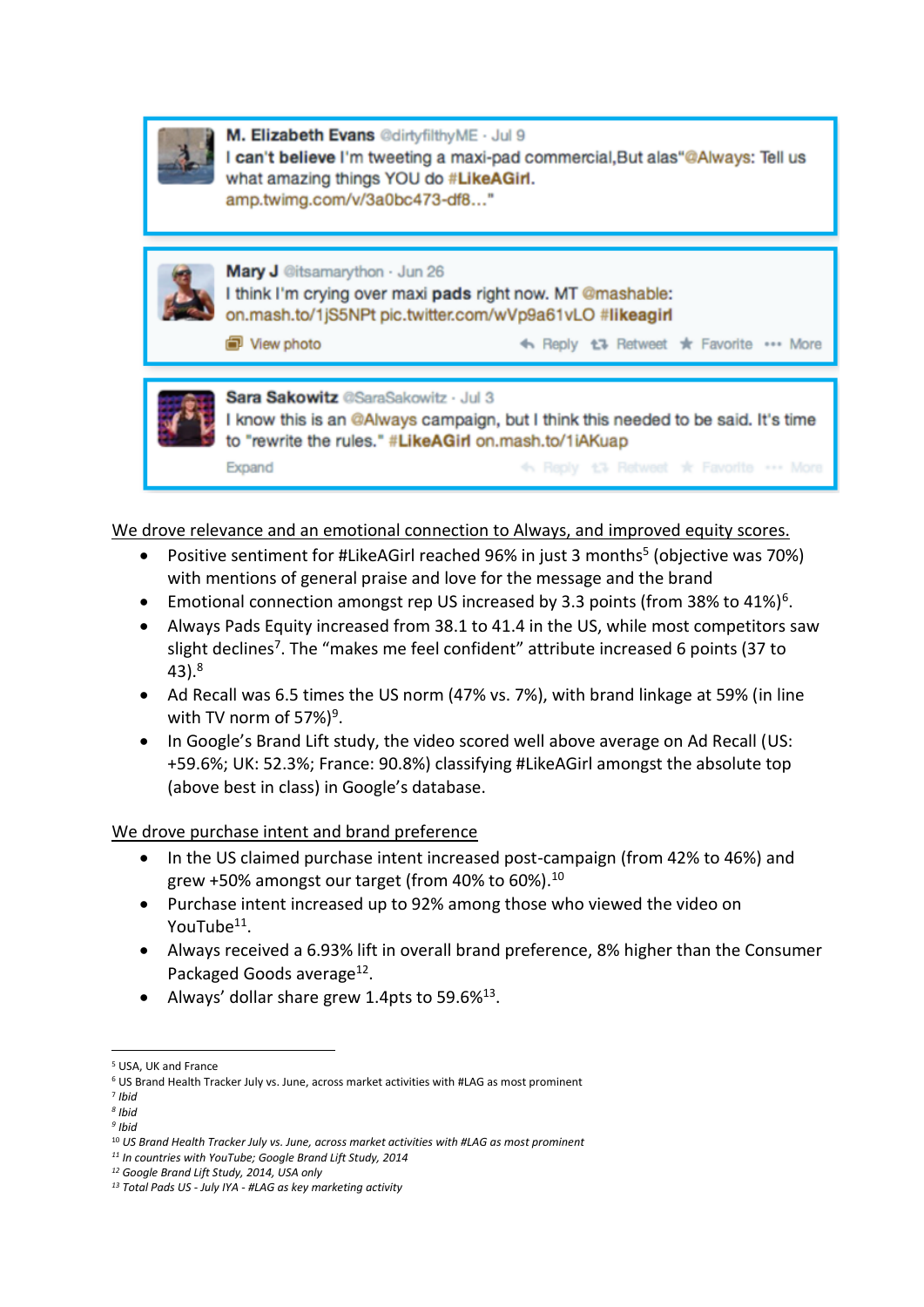### We drove cultural change

- Before the campaign the expression 'like a girl' was mostly used in a derogatory way; since the launch it's been attached to overwhelmingly positive sentiment, becoming a symbol of female empowerment around the globe.
- In a study conducted in December 2014<sup>14</sup>, almost 70% of women and 60% of men claimed that *'Viewing the video changed my perception of the phrase 'like a girl'*.
- On March 9<sup>th</sup> 2015 Always received a UN award for the impact the campaign had on female empowerment around the world.



 $\overline{a}$ *<sup>14</sup> Always Puberty and Confidence Wave II Study – Sample: 1000 women 16 – 49 years old and 500 men 16 – 24 years old*